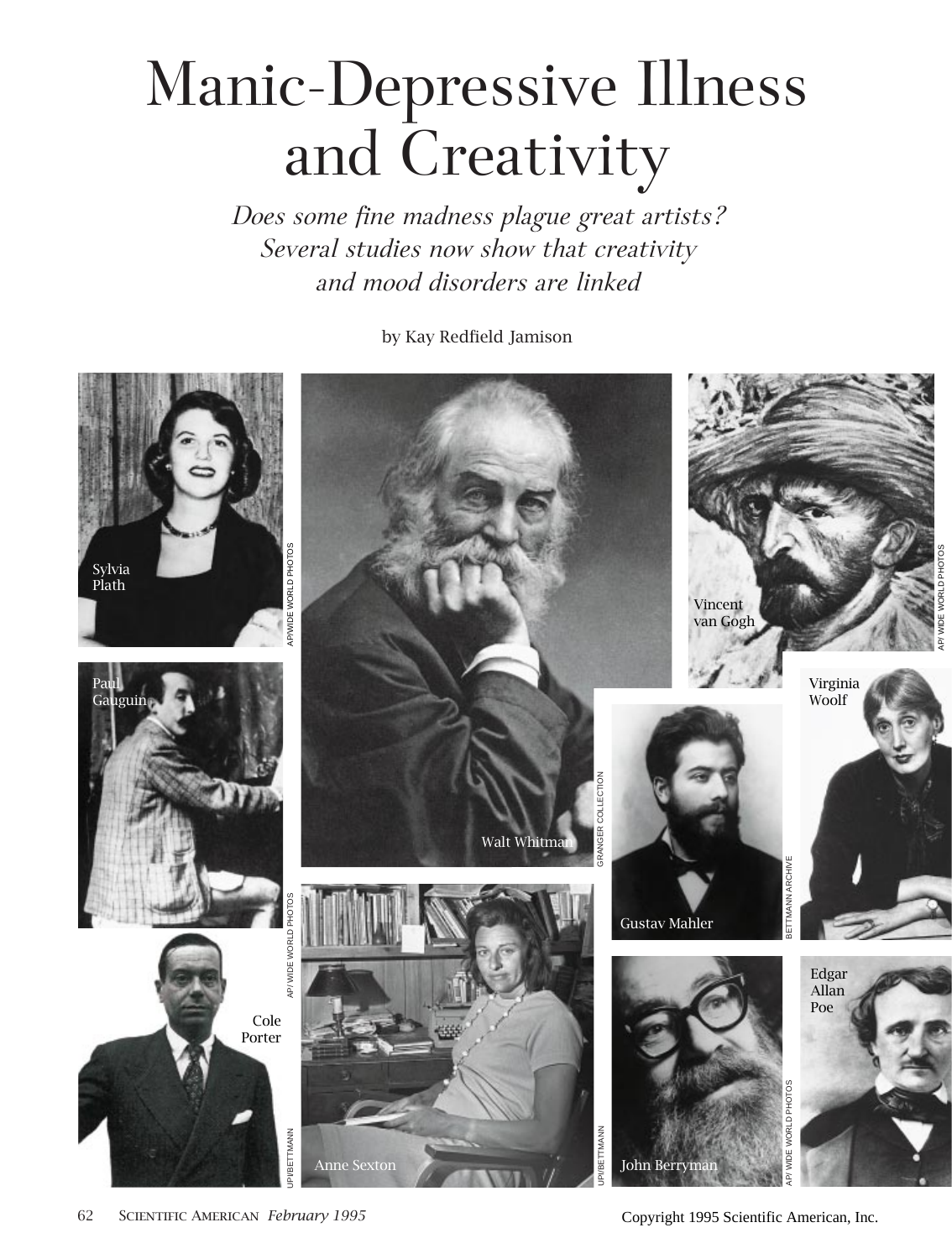Men have called me mad," wrote madness is or is not the loftiest intelli-Edgar Allan Poe, "but the question is not yet settled, whether gence—whether much that is glorious whether all that is profound—does not spring from disease of thought—from moods of mind exalted at the expense of the general intellect."

Many people have long shared Poe's suspicion that genius and insanity are entwined. Indeed, history holds countless examples of "that fine madness." Scores of influential 18th- and 19th-century poets, notably William Blake, Lord Byron and Alfred, Lord Tennyson, wrote about the extreme mood swings they endured. Modern American poets John Berryman, Randall Jarrell, Robert Lowell, Sylvia Plath, Theodore Roethke, Delmore Schwartz and Anne Sexton were all hospitalized for either mania or depression during their lives. And many painters and composers, among them Vincent van Gogh, Georgia O'Keeffe, Charles Mingus and Robert Schumann, have been similarly afflicted.

Judging by current diagnostic criteria, it seems that most of these artists—and many others besides—suffered from one of the major mood disorders, namely, manic-depressive illness or major depression. Both are fairly common, very treatable and yet frequently lethal diseases. Major depression induces intense melancholic spells, whereas manic-depression, a strongly genetic disease,

WRITERS, ARTISTS AND COMPOSERS shown in this montage all most likely suffered from manic-depressive illness or major depressive illness, according to their letters and journals, medical records and accounts by their families and friends. Recent studies indicate that the temperaments and cognitive styles associated with mood disorders can in fact enhance creativity in some individuals.



Copyright 1995 Scientific American, Inc.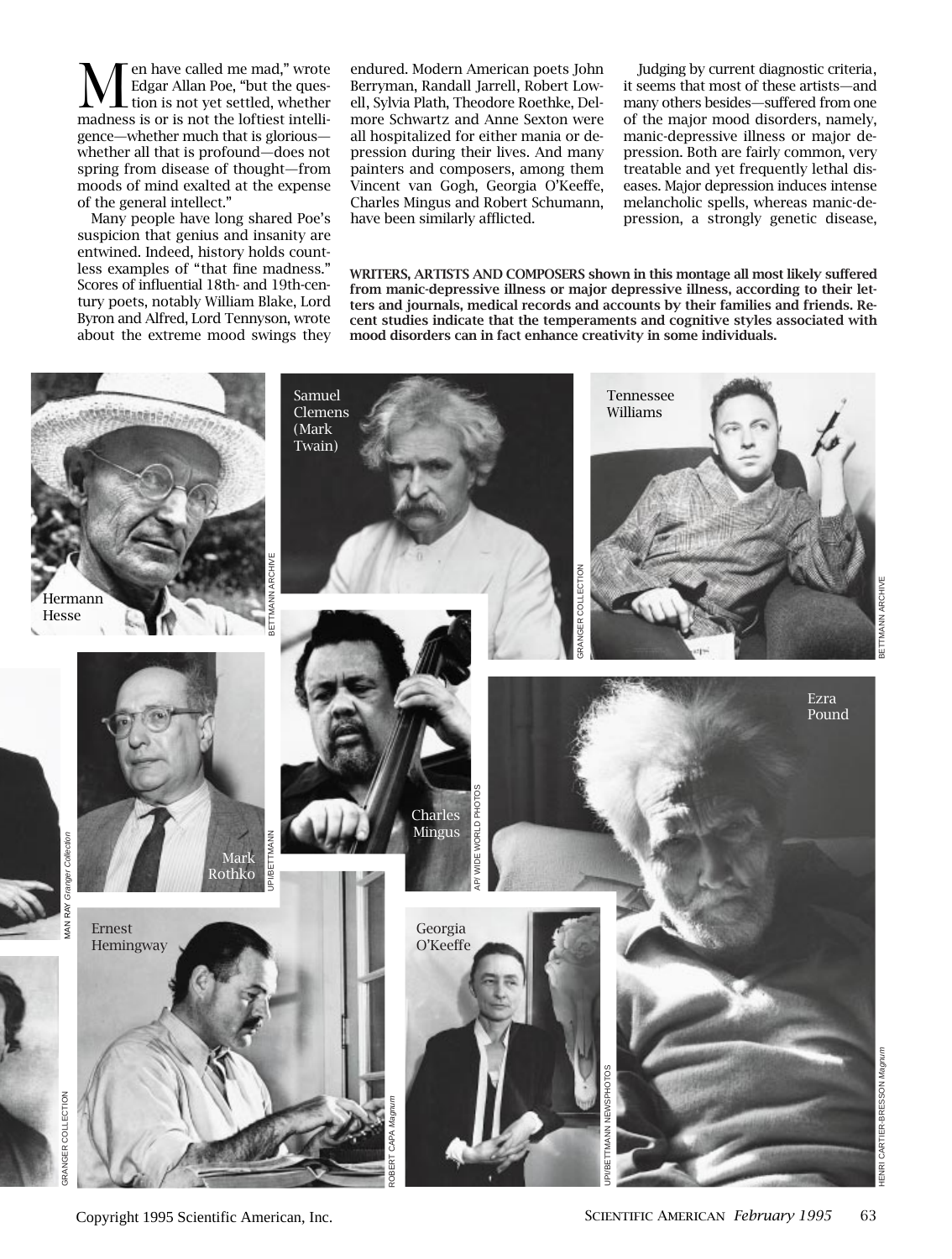# The Tainted Blood of the Tennysons

Alfred, Lord Tennyson, who experienced recurrent, de-<br>bilitating depressions and probable hypomanic spells, often expressed fear that he might inherit the madness, or "taint of blood," in his family. His father, grandfather, two of his great-grandfathers as well as five of his seven brothers suffered from insanity, melancholia, uncontrollable rage or what is today known as manic-depressive illness. His

depressive illness, the other twin has a 70 to 100 percent chance of also having the disease; if the other twin is fraternal, the chances are considerably lower (approximately 20 percent). A review of identical twins reared apart from birth—in which at least one of the twins had been diagnosed as manic-depressive—found that two thirds or more of the sets were concordant for the illness.



pitches patients repeatedly from depressed to hyperactive and euphoric, or intensely irritable, states. In its milder form, termed cyclothymia, manic-depression causes pronounced but not totally debilitating changes in mood, behavior, sleep, thought patterns and energy levels. Advanced cases are marked by dramatic, cyclic shifts.

Could such disruptive diseases convey certain creative advantages? Many people find that proposition counterintuitive. Most manic-depressives do not possess extraordinary imagination, and most accomplished artists do not suffer from recurring mood swings. To assume, then, that such diseases usually promote artistic talent wrongly reinforces simplistic notions of the "mad genius." Worse yet, such a generalization trivializes a very serious medical condition and, to some degree, discredits individuality in the arts as well. It would be wrong to label anyone who is unusually accomplished, energetic, intense, moody or eccentric as manic-depressive.

All the same, recent studies indicate that a high number of established artists—far more than could be expected by chance—meet the diagnostic criteria for manic-depression or major depression given in the fourth edition of the *Diagnostic and Statistical Manual of Mental Disorders* (*DSM-IV* ). In fact, it seems that these diseases can sometimes enhance or otherwise contribute to creativity in some people.

### Diagnosing Mood Disorders

By virtue of their prevalence alone, it is clear that mood disorders do not necessarily breed genius. Indeed, 1 percent of the general population suffer from manic-depression, also called bipolar disorder, and 5 percent from a major depression, or unipolar disorder, during their lifetime. Depression affects twice as many women as men and most often, but not always, strikes later in life. Bipolar disorder afflicts equal numbers of women and men, and more than a third of all cases surface before age 20. Some 60 to 80 percent of all adolescents and adults who commit suicide have a history of bipolar or unipolar illness. Before the late 1970s, when the drug lithium first became widely available, one person in five with manic-depression committed suicide.

Major depression in both unipolar and bipolar disorders manifests itself through apathy, lethargy, hopelessness, sleep disturbances, slowed physical movements and thinking, impaired memory and concentration, and a loss of pleasure in typically enjoyable events. The diagnostic criteria also include suicidal thinking, self-blame and inappropriate guilt. To distinguish clinical depression from normal periods of unhappiness, the common guidelines further require that these symptoms persist for a minimum of two to four weeks and also that they significantly interfere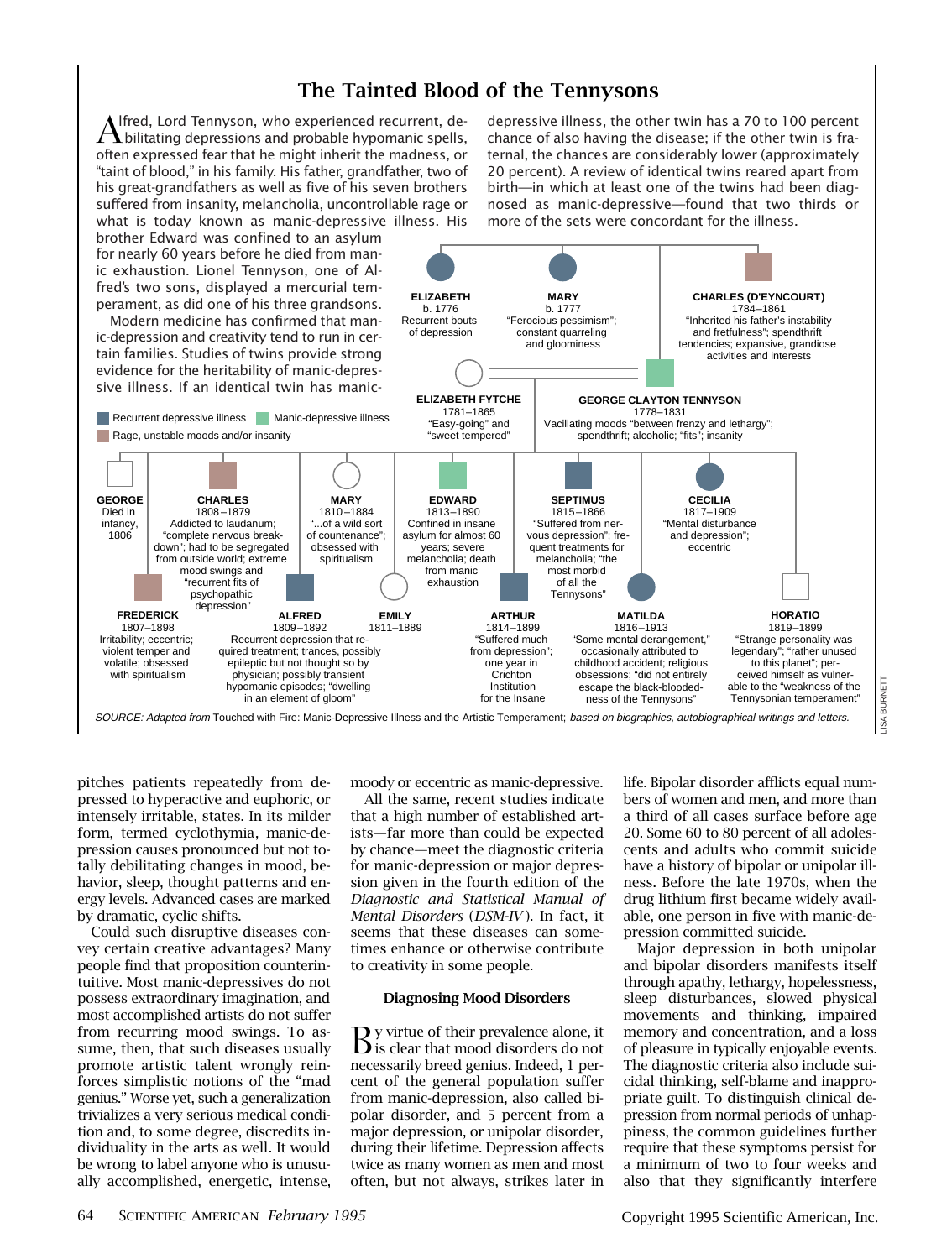with a person's everyday functioning.

During episodes of mania or hypomania (mild mania), bipolar patients experience symptoms that are in many ways the opposite of those associated with depression. Their mood and self-esteem are elevated. They sleep less and have abundant energy; their productivity increases. Manics frequently become paranoid and irritable. Moreover, their speech is often rapid, excitable and intrusive, and their thoughts move quickly and fluidly from one topic to another. They usually hold tremendous conviction about the correctness and importance of their own ideas as well. This grandiosity can contribute to poor judgment and impulsive behavior.

Hypomanics and manics generally have chaotic personal and professional relationships. They may spend large sums of money, drive recklessly or pursue questionable business ventures or sexual liaisons. In some cases, manics suffer from violent agitation and delusional thoughts as well as visual and auditory hallucinations.

# Rates of Mood Disorders

For years, scientists have document-ed some kind of connection between mania, depression and creative output. In the late 19th and early 20th centuries, researchers turned to accounts of mood disorders written by prominent artists, their physicians and friends. Although largely anecdotal, this work strongly suggested that renowned writers, artists and composers—and their first-degree relatives—were far more likely to experience mood disorders and

KAY REDFIELD JAMISON is professor of psychiatry at the Johns Hopkins University School of Medicine. She wrote *Touched with Fire: Manic-Depressive Illness and the Artistic Temperament* and co-authored the medical text *Manic-Depressive Illness.* Jamison is a member of the National Advisory Council for Human Genome Research and clinical director of the Dana Consortium on the Genetic Basis of Manic-Depressive Illness. She has also written and produced a series of public television specials about manic-depressive illness and the arts.

to commit suicide than was the general population. During the past 20 years, more systematic studies of artistic populations have confirmed these findings [*see illustration below*]. Diagnostic and psychological analyses of living writers and artists can give quite meaningful estimates of the rates and types of psychopathology they experience.

In the 1970s Nancy C. Andreasen of the University of Iowa completed the first of these rigorous studies, which made use of structured interviews, matched control groups and strict diagnostic criteria. She examined 30 creative writers and found an extraordinarily high occurrence of mood disorders and alcoholism among them. Eighty percent had experienced at least one episode of major depression, hypomania or mania; 43 percent reported a history of hypomania or mania. Also, the relatives of these writers, compared with the relatives of the control subjects, generally performed more creative work and more often had a mood disorder.

A few years later, while on sabbatical in England from the University of California at Los Angeles, I began a study of 47 distinguished British writers and visual artists. To select the group as best I could for creativity, I purposefully chose painters and sculptors who were Royal Academicians or Associates of the Royal Academy. All the playwrights had won the New York Drama Critics Award or the Evening Standard Drama (London Critics) Award, or both. Half of the poets were already represented in the *Oxford Book of Twentieth Century English Verse.* I found that 38 percent of these artists and writers had in fact been previously treated for a mood disorder; three fourths of those treated had required medication or hospitalization, or both. And half of the poets—the largest fraction from any one group—had needed such extensive care.

Hagop S. Akiskal of the University of California at San Diego, also affiliated with the University of Tennessee at Memphis, and his wife, Kareen Akiskal, subsequently interviewed 20 award-winning European writers, poets, painters and sculptors. Some two thirds of their subjects exhibited recurrent cyclothymic or hypomanic tendencies, and half had at one time suffered from a major depression. In collaboration with David H. Evans of the University of Memphis, the Akiskals noted the same trends among living blues musicians. More recently Stuart A. Montgomery and his wife, Deirdre B. Montgomery, of St.



INCREASED RATES of suicide, depression and manic-depression among artists have been established by many separate studies. These investigations show that artists experience up to 18 times the rate of suicide seen in the general population, eight to 10 times the rate of depression and 10 to 20 times the rate of manic-depression and cyclothymia.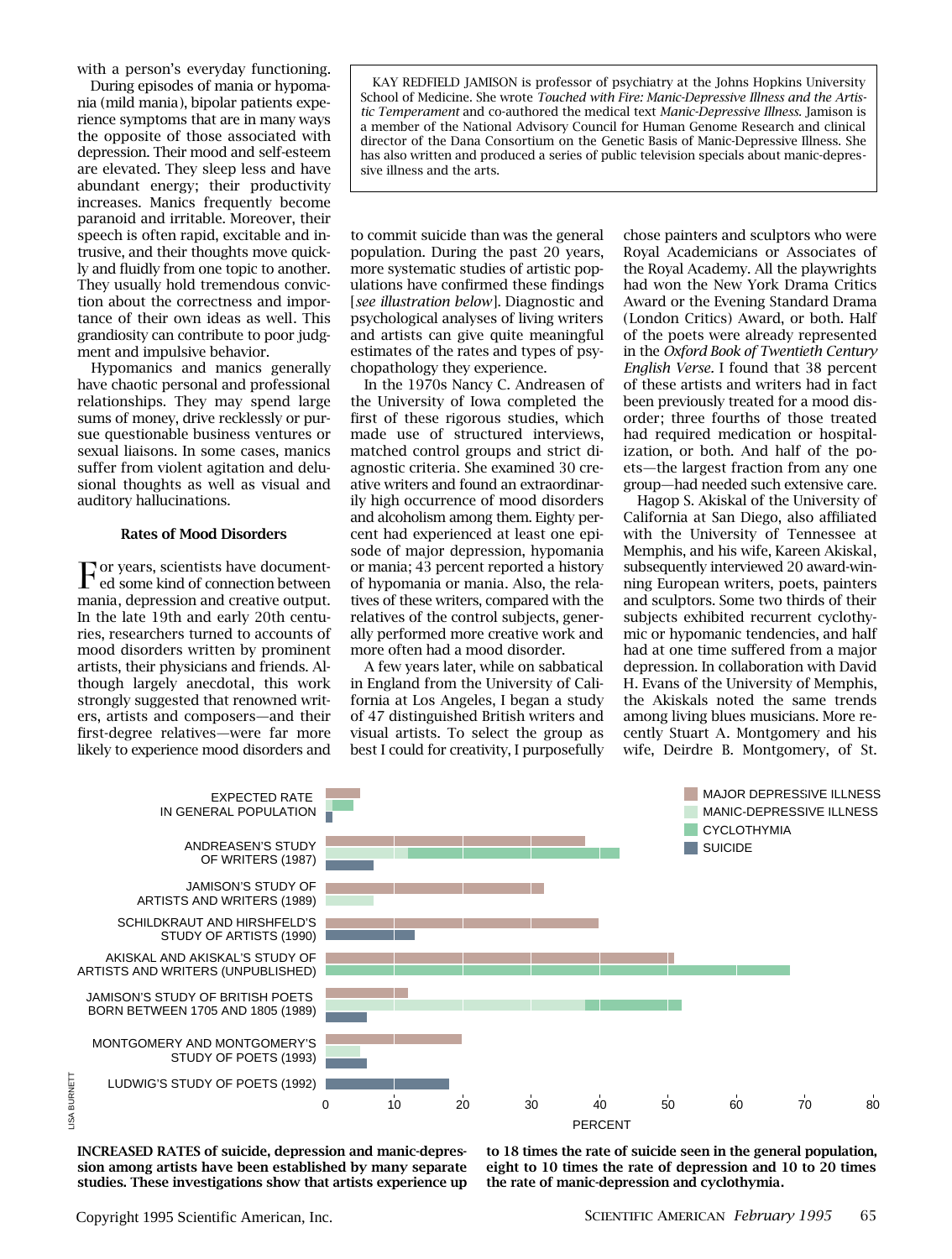Mary's Hospital in London examined 50 modern British poets. One fourth met current diagnostic criteria for depression or manic-depression; suicide was six times more frequent in this community than in the general population.

Ruth L. Richards and her colleagues at Harvard University set up a system for assessing the degree of original thinking required to perform certain creative tasks. Then, rather than screening for mood disorders among those already deemed highly inventive, they attempted to rate creativity in a sample of manic-depressive patients. Based on their scale, they found that compared with individuals having no personal or family history of psychiatric disorders, manic-depressive and cyclothymic patients (as well as their unaffected relatives) showed greater creativity.

Biographical studies of earlier generations of artists and writers also show consistently high rates of suicide, depression and manic-depression—up to 18 times the rate of suicide seen in the general population, eight to 10 times that of depression and 10 to 20 times that of manic-depressive illness and its milder variants. Joseph J. Schildkraut and his co-workers at Harvard concluded that approximately half of the 15 20th-century abstract-expressionist artists they studied suffered from depressive or manic-depressive illness; the suicide rate in this group was at least 13 times the current U.S. national rate.

In 1992 Arnold M. Ludwig of the University of Kentucky published an extensive biographical survey of 1,005 famous 20th-century artists, writers and other professionals, some of whom had been in treatment for a mood disorder. He discovered that the artists and writers experienced two to three times the rate of psychosis, suicide attempts, mood disorders and substance abuse than did comparably successful people in business, science and public life. The poets in this sample had most often been manic or psychotic and hospitalized; they also proved to be some 18

times more likely to commit suicide than is the general public. In a comprehensive biographical study of 36 major British poets born between 1705 and 1805, I found similarly elevated rates of psychosis and severe psychopathology. These poets were 30 times more likely to have had manic-depressive illness than were their contemporaries, at least 20 times more likely to have been committed to an asylum and some five times more likely to have taken their own life.

#### Cycles of Creative Accomplishment

These corroborative studies have con-<br>firmed that highly creative individuals experience major mood disorders more often than do other groups in the general population. But what does this mean for their work? How does a psychiatric illness actually contribute to creative achievement? First, the common features of hypomania seem highly conducive to original thinking; the diagnostic criteria for this phase of the disorder include "sharpened and unusually creative thinking and increased productivity." And accumulating evidence suggests that the cognitive styles associated with hypomania (namely, expansive thought and grandiose moods) can lead to increased fluency and frequency of thoughts.

Studying the speech of hypomanic

patients has revealed that they tend to rhyme and use other sound associations, such as alliteration, far more often than do unaffected individuals. They also use idiosyncratic words nearly three times as often as do control subjects. Moreover, in specific drills, they can list synonyms or form other word associations much more rapidly than is considered normal. It seems, then, that both the quantity and quality of thoughts build during hypomania. This speed increase may range from a very mild quickening to complete psychotic incoherence. It is not yet clear what causes this qualitative change in mental processing. Nevertheless, this altered cognitive state may well facilitate the formation of unique ideas and associations.

Manic-depressive illness and creative accomplishment share certain noncognitive features: the ability to function well on a few hours of sleep, the focus needed to work intensively, bold and restless attitudes, and an ability to experience a profound depth and variety of emotions. The less dramatic daily aspects of manic-depression might also provide creative advantage to some individuals. The manic-depressive temperament is, in a biological sense, an alert, sensitive system that reacts strongly and swiftly. It responds to the world

146



ROBERT SCHUMANN'S MUSICAL WORKS, charted by year and opus number (*above*), show a striking relation between his mood states and his productivity. He composed the most when hypomanic and the least when depressed. Both of Schu-

mann's parents were clinically depressed, and two other firstdegree relatives committed suicide. Schumann himself attempted suicide twice and died in an insane asylum. One of his sons spent more than 30 years in a mental institution.